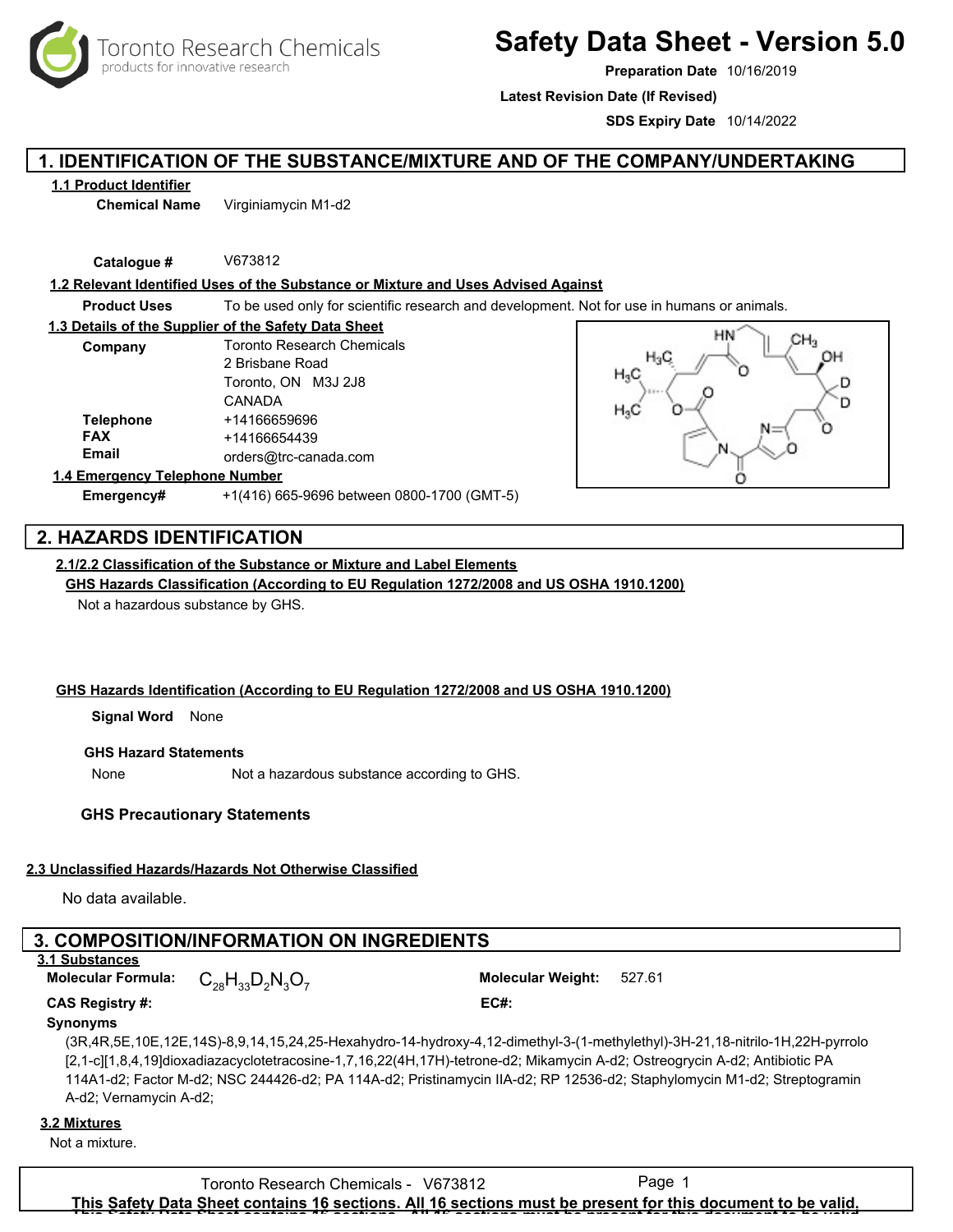## **4. FIRST AID MEASURES**

#### **4.1 Description of First Aid Measures**

#### **General Advice**

If medical attention is required, show this safety data sheet to the doctor.

#### **If Inhaled**

If inhaled, move person to fresh air. If not breathing, give artificial respiration and consult a physician.

#### **In Case of Skin Contact**

Wash affected area with soap and water. Consult a physician if any exposure symptoms are observed.

#### **In Case of Eye Contact**

Immediately rinse eyes with plenty of water for at least 15 minutes. Consult a physician.

#### **If Swallowed**

Never give anything by mouth to an unconscious person. Rinse mouth with water. Do NOT induce vomiting unless advised to do so by a physician or Poison Control Center. Seek medical attention.

#### **4.2 Most Important Symptoms and Effects, Both Acute and Delayed**

The most important known symptoms and effects are described in the labeling (see section 2.2) and/or section 11.

#### **4.3 Indication of any Immediate Medical Attention and Special Treatment Needed**

No data available.

## **5. FIREFIGHTING MEASURES**

## **5.1 Extinguishing Media**

Use water spray, alcohol-resistant foam, dry chemical or carbon dioxide.

#### **5.2 Special Hazards Arising from the Substance or Mixture**

Carbon oxides, Nitrogen oxides

#### **5.3 Advice for Firefighters**

Wear self contained breathing apparatus for fire fighting if necessary.

## **5.4 Further Information**

No data available.

## **6. ACCIDENTAL RELEASE MEASURES**

#### **Personal precautions**

Wear respiratory protection. Avoid dust formation. Avoid breathing vapours, mist or gas. Ensure adequate ventilation. Evacuate personnel to safe areas. Avoid breathing dust.

#### **Environmental precautions**

Prevent further leakage or spillage if safe to do so. Do not let product enter drains.

#### **Method and materials for containment and cleaning up**

Pick up and arrange disposal without creating dust. Sweep up and shovel. Keep in suitable, closed containers for disposal.

## **7. HANDLING AND STORAGE**

## **7.1 Precautions for safe handling**

Avoid contact with skin and eyes. Avoid formation of dust and aerosols. Provide appropriate exhaust ventilation at places where dust is formed.

## **7.2 Conditions for safe storage**

Keep container tightly closed in a dry and well-ventilated place. Keep in a dry place.

Storage conditions: Amber Vial, -20°C Freezer, Under inert atmosphere

## **7.3 Specific End Uses**

For scientific research and development only. Not for use in humans or animals.

## **8. EXPOSURE CONTROLS/PERSONAL PROTECTION**

## **8.1 Control Parameters**

Contains no components with established occupational exposure limits.

Toronto Research Chemicals - V673812 Page 2 **This Safety Data Sheet contains 16 sections. All 16 sections must be present for this document to be valid. This Safety Data Sheet contains 16 sections. All 16 sections must be present for this document to be valid.**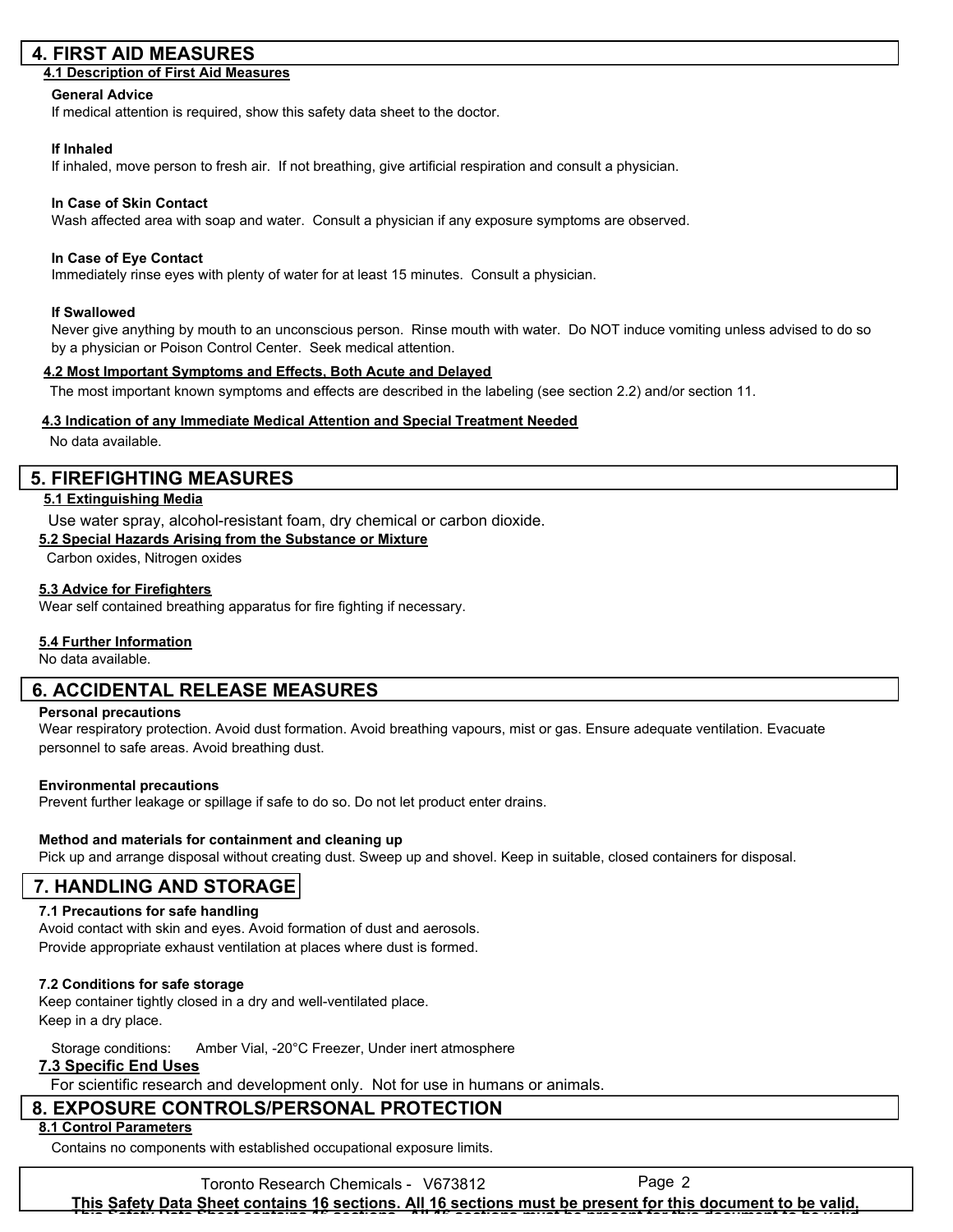## **8.2 Exposure Controls**

## **Appropriate Engineering Controls**

A laboratory fumehood or other appropriate form of local exhaust ventilation should be used to avoid exposure.

#### **Personal Protective Equipment**

All recommendations below are advisory in nature and a risk assessment should be performed by the employer/end user prior to use of this product. The type of protective equipment must be selected based on the amount and concentration of the dangerous material being used in the workplace.

### **Eye/Face Protection**

Safety goggles or face shield. All equipment should have been tested and approved under appropriate standards, such as NIOSH (US), CSA (Canada), or EN 166 (EU).

#### **Skin Protection**

Gloves should be used when handling this material. Gloves are to be inspected prior to use. Contaminated gloves are to be removed using proper glove removal technique so that the outer surface of the glove does not contact bare skin. Dispose of contaminated gloves after use in compliance with good laboratory practices and local requirements.

Gloves used for incidental exposures (splash protection) should be designated as "chemical resistant" by EU standard EN 374 with the resistance codes corresponding to the anticipated use of the material. Unrated gloves are not recommended. Suggested gloves: AnsellPro Sol-Vex nitrile gloves style 37-175, 15 mil thickness.

Penetration time has not been determined.

Gloves used for prolonged direct exposure (immersion) should be designated "chemical resistant" as per EN 734 with the resistance codes corresponding to the anticipated use of the material.

Suggested gloves: AnsellPro Viton/Butyl gloves style 38-612, 4/8 mil thickness.

Penetration time has not been determined.

These recommendations may not apply if the material is mixed with any other chemical, or dissolved into a solution. A risk assessment must be performed to ensure the gloves will still offer acceptable protection.

## **Body Protection**

Fire resistant (Nomex) lab coat or coveralls.

#### **Respiratory Protection**

Recommended respirators are NIOSH-approved N100 or CEN-approved FFP3 particulate respirators. These are to be only used as a backup to local exhaust ventilation or other engineering controls. If the respirator is the only means of protection, a full-face supplied air respirator must be used.

| <b>9. PHYSICAL AND CHEMICAL PROPERTIES</b>                |                                              |  |
|-----------------------------------------------------------|----------------------------------------------|--|
| 9.1 Information on Basic Physical and Chemical Properties |                                              |  |
| A) Appearance                                             | B) Odour                                     |  |
| Light Yellow Solid                                        | No data available                            |  |
| C) Odour Threshold                                        | D) pH                                        |  |
| No data available                                         | No data available                            |  |
| E) Melting Point/Freezing Point                           | F) Initial Boiling Point/Boiling Range       |  |
| $>160^{\circ}$ C (dec.)                                   | No data available                            |  |
| G) Flash point                                            | H) Evaporation Rate                          |  |
| No data available                                         | No data available                            |  |
| I) Flammability (Solid/Gas)                               | J) Upper/Lower Flammability/Explosive Limits |  |
| No data available                                         | No data available                            |  |
| K) Vapour Pressure                                        | L) Vapour Density                            |  |
| No data available                                         | No data available                            |  |
| <b>M) Relative Density</b>                                | N) Solubility                                |  |
| No data available                                         | DMSO (Slightly), Methanol (Slighty)          |  |
| O) Partition Coefficient: n-octanol/water                 | P) Auto-Ignition Temperature                 |  |
| No data available                                         | No data available                            |  |
| Q) Decomposition Temperature                              | R) Viscosity                                 |  |
| No data available                                         | No data available                            |  |
|                                                           |                                              |  |

Toronto Research Chemicals - V673812 Page 3 **This Safety Data Sheet contains 16 sections. All 16 sections must be present for this document to be valid. This Safety Data Sheet contains 16 sections. All 16 sections must be present for this document to be valid.**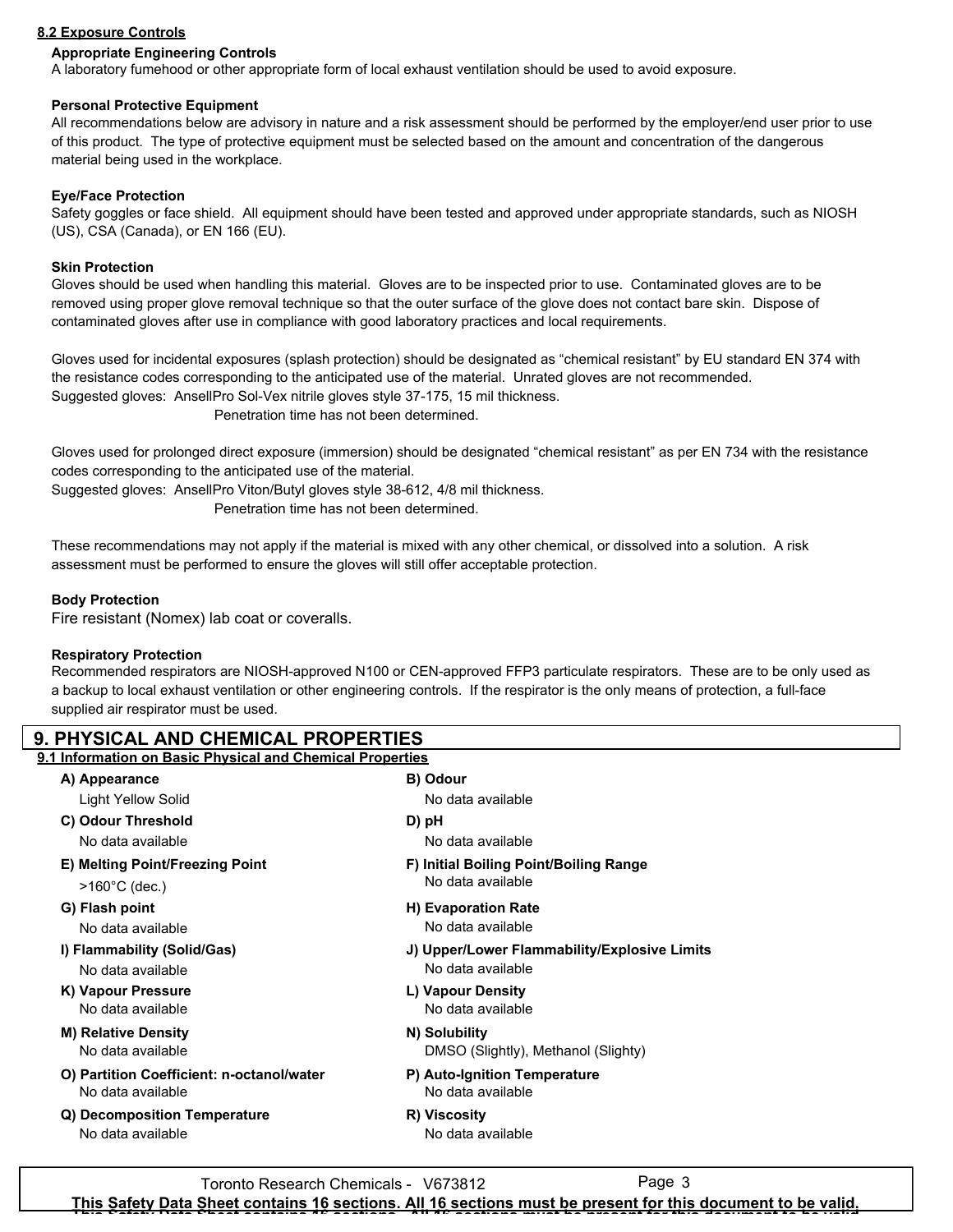## **9.2 Other Information**

no data available

## **10. STABILITY AND REACTIVITY**

## **10.1 Reactivity**

No data available.

## **10.2 Chemical Stability**

Stable under recommended storage conditions.

## **10.3 Possibility of Hazardous Reactions**

## No data available.

## **10.4 Conditions to Avoid**

No data available.

## **10.5 Incompatible Materials**

Strong oxidizing agents.

## **10.6 Hazardous Decomposition Products**

**In the event of fire:** See section 5. **Other decomposition products:** No data available.

## **11. TOXICOLOGICAL INFORMATION**

## **11.1 Information on Toxicological Effects**

**A) Acute Toxicity**

**Dermal LD50:** No data available.

## **B) Skin Corrosion/Irritation**

No data available

**C) Serious Eye Damage/Irritation**

No data available

**D) Respiratory or Skin Sensitization** No data available

## **E) Germ Cell Mutagenicity** No data available

## **F) Carcinogenicity**

No data available

## **G) Reproductive Toxicity/Teratogenicity**

No data available

## **H) Single Target Organ Toxicity - Single Exposure** No data available

## **I) Single Target Organ Toxicity - Repeated Exposure**

No data available

## **J) Aspiration Hazard**

No data available

## **K) Potential Health Effects and Routes of Exposure**

**Inhalation**

May be harmful if inhaled. May cause respiratory tract irritation.

## **Ingestion**

May be harmful if swallowed.

## **Skin**

May be harmful if absorbed through skin. May cause skin irritation.

## **Eyes**

May cause eye irritation.

## **L) Signs and Symptoms of Exposure**

The most important known symptoms and effects are described in the labeling (see section 2.2) and/or section 11.

To the best of our knowledge, the chemical, physical, and toxicological properties of this material have not been thoroughly investigated.

**Oral LD50:** No data available. **Inhalation LC50:** No data available.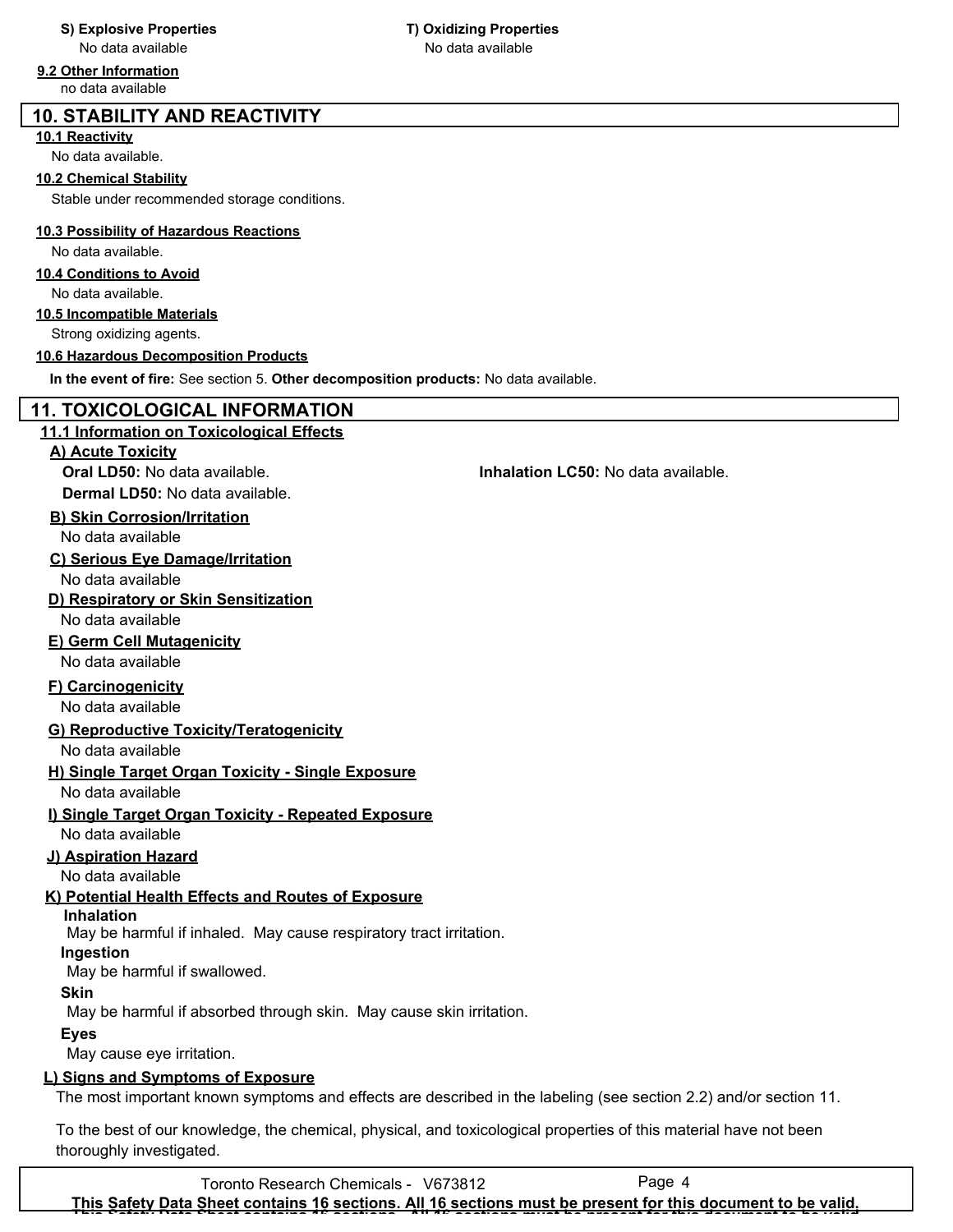RTECS: Not listed.

## **12. ECOLOGICAL INFORMATION**

#### **12.1 Toxicity**

No data available.

**12.2 Persistance and Degradability**

No data available.

#### **12.3 Bioaccumulative Potential**

No data available.

#### **12.4 Mobility in Soil**

No data available.

#### **12.5 Results of PBT and vPvB Assessment**

No data available.

#### **12.6 Other Adverse Effects**

No data available.

## **13. DISPOSAL CONSIDERATIONS**

#### **13.1 Waste Treatment Methods**

#### **A) Product**

Product may be burned in an incinerator equipped with afterburner and scrubber. Excess and expired materials are to be offered to a licensed hazardous material disposal company. Ensure that all Federal and Local regulations regarding the disposal and destruction of this material are followed.

#### **B) Contaminated Packaging**

Dispose of as above.

#### **C) Other Considerations**

Product is not to be disposed of in sanitary sewers, storm sewers, or landfills.

## **14. TRANSPORT INFORMATION 14.1 UN Number** DOT (US): N/A IATA: N/A IMDG: N/A ADR/RID: N/A **14.2 UN Proper Shipping Name** DOT (US)/IATA: IMDG/ARD/RID: Not dangerous goods Not dangerous goods **14.3 Transport Hazard Class(es)** DOT (US): N/A IATA: N/A IMDG: N/A ADR/RID: N/A **14.4 Packing Group** DOT (US): N/A IATA: N/A IMDG: N/A ADR/RID: N/A **14.5 Environmental Hazards** DOT (US): None IATA: None IMDG: None IMDG: None ADR/RID: None **14.6 Special Precautions for User** None

## **15. REGULATORY INFORMATION**

This safety data sheet complies with the requirements of WHMIS (Canada), OSHA 1910.1200 (US), and EU Regulation EC No. 1907/2006 (European Union).

#### **15.1 Safety, Health and Environmental Regulations/Legislation Specific for the Substance or Mixture**

## **A) Canada**

**DSL/NDSL Status:** This product is not listed on the Canadian DSL/NDSL.

## **B) United States**

**TSCA Status:** This product is not listed on the US EPA TSCA.

## **C) European Union**

**ECHA Status:** This product is not registered with the EU ECHA.

## **15.2 Chemical Safety Assessment**

No data available

## **16. OTHER INFORMATION**

**16.1 Revision History**

Original Publication Date: 10/16/2019

**16.2 List of Abbreviations**

Toronto Research Chemicals - V673812

**This Safety Data Sheet contains 16 sections. All 16 sections must be present for this document to be valid. This Safety Data Sheet contains 16 sections. All 16 sections must be present for this document to be valid.**